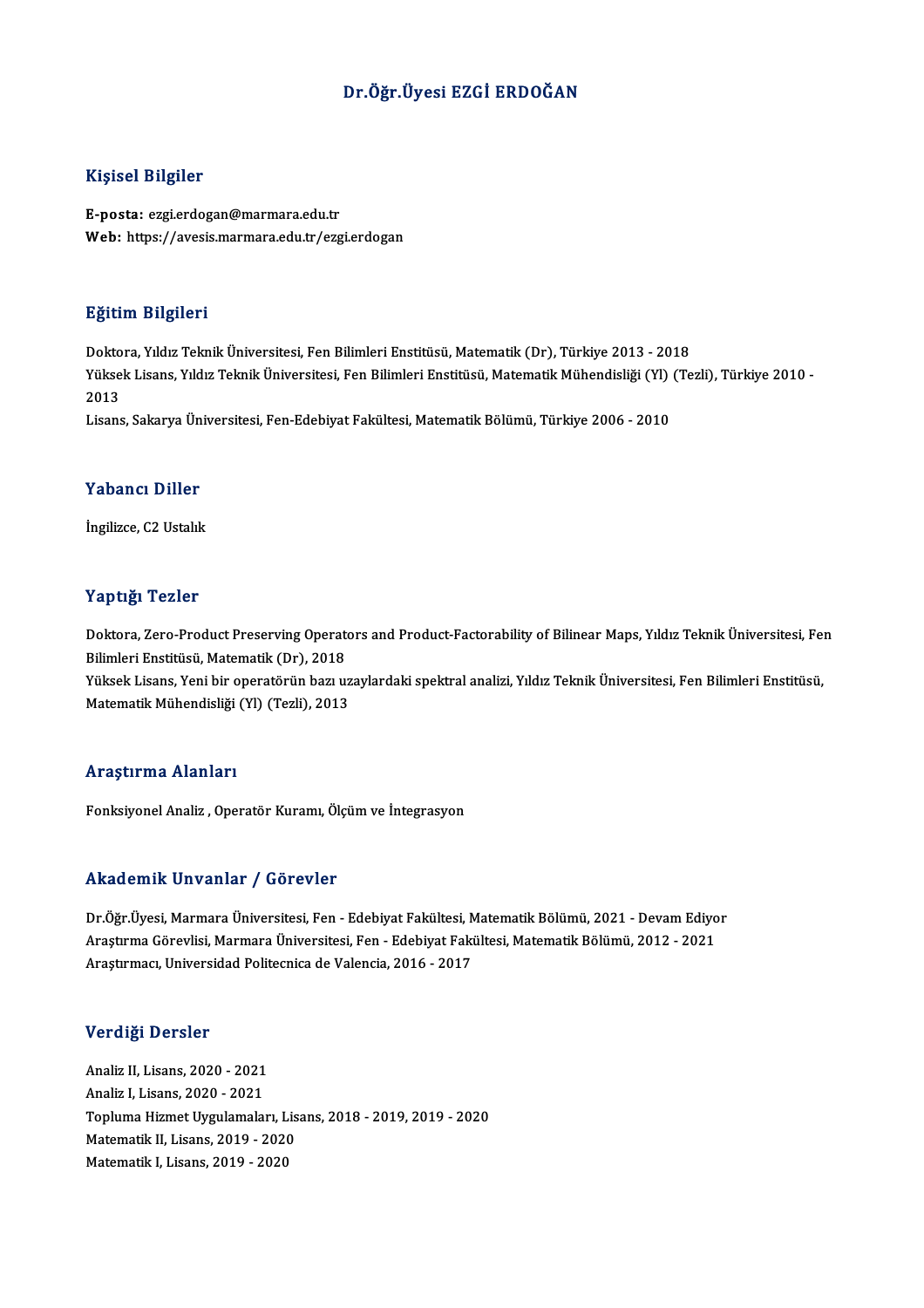# SCI, SSCI ve AHCI İndekslerine Giren Dergilerde Yayınlanan Makaleler

CI, SSCI ve AHCI İndekslerine Giren Dergilerde Yayınlanan Makaleler<br>I. Approximate Diagonal Integral Representations and Eigenmeasures for Lipschitz Operators on<br>Ranach Spages Baar ve rivar<br>Approximate D<br>Banach Spaces<br>EPDOČAN E. Son Banach Spaces<br>ERDOĞAN E., Sanchez Perez E. A. MATHEMATICS, cilt.10, sa.2, 2022 (SCI İndekslerine Giren Dergi) ERDOĞAN E., Sanchez Perez E. A.<br>MATHEMATICS, cilt.10, sa.2, 2022 (SCI İndekslerine Giren Dergi)<br>II. Eigenmeasures and stochastic diagonalization of bilinear maps<br>ERDOĞAN E. Sanchez Penez E. A. MATHEMATICS, cilt.10, sa.2, 2022<br>Eigenmeasures and stochasti<br>ERDOĞAN E., Sanchez Perez E. A.<br>MATHEMATICAL METHODS IN TI ERDOĞAN E., Sanchez Perez E. A.<br>MATHEMATICAL METHODS IN THE APPLIED SCIENCES, 2020 (SCI İndekslerine Giren Dergi) III. Self-defined information indices: application to the case of university rankings MATHEMATICAL METHODS IN THE APPLIED SCIENCES, 2020 (SCI indekslerine G<br>Self-defined information indices: application to the case of university rate<br>Ferrer-Sapena A., Erdogan E., Jimenez-Fernandez E., Sanchez-Perez E.A. , P Self-defined information indices: application to the case of university raniff and the extended the case of university raniff errer-Sapena A., Erdogan E., Jimenez-Fernandez E., Sanchez-Perez E. A. , Peset F.<br>SCIENTOMETRICS Ferrer-Sapena A., Erdogan E., Jimenez-Fernandez E., Sanchez-Perez E. A. , Peset F.<br>SCIENTOMETRICS, cilt.124, sa.3, ss.2443-2456, 2020 (SCI İndekslerine Giren Dergi)<br>IV. Integral representation of product factorable bilinea SCIENTOMETRICS, cilt.124, sa.3, ss.2443-2456, 2020 (SCI Indekslerine Giren Dergi)<br>Integral representation of product factorable bilinear operators and sum<br>on C(K)-spaces<br>ERDOĞAN E., Sánchez Pérez E. Integral representation of<br>on C(K)-spaces<br>ERDOĞAN E., Sánchez Pérez E.<br>JOUPMAL OE MATHEMATICAL JOURNAL OF MATHEMATICAL ANALYSIS AND APPLICATIONS, cilt.483, sa.2, 2020 (SCI İndekslerine Giren Dergi) ERDOĞAN E., Sánchez Pérez E.<br>JOURNAL OF MATHEMATICAL ANALYSIS AND APPLICATIONS, cilt.483, sa.2, 2020 (SCI İne<br>V. Factorization of multilinear operators defined on products of function spaces<br>FRDOČAN E JOURNAL OF<br>Factorizatic<br>ERDOĞAN E.<br>LINEAR & MI Factorization of multilinear operators defined on products of fu<mark>lti</mark><br>ERDOĞAN E.<br>LINEAR & MULTILINEAR ALGEBRA, 2020 (SCI İndekslerine Giren Dergi)<br>Product factorability of integral bilinear operators on Bangeb fu ERDOĞAN E.<br>LINEAR & MULTILINEAR ALGEBRA, 2020 (SCI İndekslerine Giren Dergi)<br>VI. Product factorability of integral bilinear operators on Banach function spaces<br>EPDOČAN E. Sángber Párez E. CÖK Ö. LINEAR & MULTILINEAR ALGEBRA, 20<br>Product factorability of integral b<br>ERDOĞAN E., Sánchez Pérez E., GÖK Ö.<br>Positivity, silt 22, se 2, se 671, 606, 2011 Product factorability of integral bilinear operators on Banach<br>ERDOĞAN E., Sánchez Pérez E., GÖK Ö.<br>Positivity, cilt.23, sa.3, ss.671-696, 2019 (SCI İndekslerine Giren Dergi)<br>Convolution factorability of bilinear mans and ERDOĞAN E., Sánchez Pérez E., GÖK Ö.<br>Positivity, cilt.23, sa.3, ss.671-696, 2019 (SCI İndekslerine Giren Dergi)<br>VII. Convolution factorability of bilinear maps and integral representations<br>ERDOĞAN E. GÖK Ö. Positivity, cilt.23, sa.3<br>Convolution factor<br>ERDOĞAN E., GÖK Ö.<br>INDACATIONES MAT ERDOĞAN E., GÖK Ö.<br>INDAGATIONES MATHEMATICAE-NEW SERIES, cilt.29, sa.5, ss.1334-1349, 2018 (SCI İndekslerine Giren Dergi) ERDOĞAN E., GÖK Ö.<br>INDAGATIONES MATHEMATICAE-NEW SERIES, cilt.29, sa.5, ss.1334-1349, 2018 (SCI İndekslerine Giren<br>VIII. Convolution-continuous bilinear operators acting on Hilbert spaces of integrable functions<br>EPDOĞAN E. INDAGATIONES MATHEMATICAE-NEW SERIES,<br>Convolution-continuous bilinear operator:<br>ERDOĞAN E., Calabuig J. M. , Sánchez Perez E. A.<br>ANNALS OF EUNCTIONAL ANALYSIS silt 0, sa 16 Convolution-continuous bilinear operators acting on Hilbert spaces of integrable function:<br>ERDOĞAN E., Calabuig J. M. , Sánchez Perez E. A.<br>ANNALS OF FUNCTIONAL ANALYSIS, cilt.9, ss.166-179, 2018 (SCI Expanded İndekslerine ERDOĞAN E., Calabuig J. M. , Sánchez Perez E. A.<br>ANNALS OF FUNCTIONAL ANALYSIS, cilt.9, ss.166-179, 2018 (SCI Expanded İndeks<br>IX. Operator ideal of s-type operators using weighted mean sequence space<br>FRDOĞAN E. KARAKAYA V. ANNALS OF FUNCTIONAL A<br>Operator ideal of s-type<br>ERDOĞAN E., KARAKAYA V.<br>CARRATHIAN IOURNAL OF Operator ideal of s-type operators using weighted mean sequence space<br>ERDOĞAN E., KARAKAYA V.<br>CARPATHIAN JOURNAL OF MATHEMATICS, cilt.33, sa.3, ss.311-318, 2017 (SCI İndekslerine Giren Dergi)<br>Netes en the spectral properti ERDOĞAN E., KARAKAYA V.<br>CARPATHIAN JOURNAL OF MATHEMATICS, cilt.33, sa.3, ss.311-318, 2017 (SCI İndekslerine Giren Dergi)<br>X. Notes on the spectral properties of the weighted mean difference operator G (u, v; δ) over the<br>s CARPATHIAN JOURNA<br>Notes on the spectro<br>sequence space *ℓ*1 Notes on the spectral pro<br>sequence space *ℓ*1<br>KARAKAYA V., ERDOĞAN E.<br>Acta Mathamatica Sciantia e sequence space £1<br>KARAKAYA V., ERDOĞAN E.<br>Acta Mathematica Scientia, cilt.36, sa.2, ss.477-486, 2016 (SCI Expanded İndekslerine Giren Dergi) XI. NOTES ON THE SPECTRAL PROPERTIES OF THE WEIGHTED MEAN DIFFERENCE OPERATOR G (u, v; Acta Mathematica Scientia, cilt.36, sa.2, ss.477<br>NOTES ON THE SPECTRAL PROPERTIES (<br>Delta) OVER THE SEQUENCE SPACE l(1)<br>KARAKAYA V. EPDOČAN E NOTES ON THE SPECTRA<br>Delta) OVER THE SEQUE<br>KARAKAYA V., ERDOĞAN E.<br>ACTA MATHEMATICA SCIEN KARAKAYA V., ERDOĞAN E.<br>ACTA MATHEMATICA SCIENTIA, cilt.36, sa.2, ss.477-486, 2016 (SCI İndekslerine Giren Dergi) KARAKAYA V., ERDOĞAN E.<br>ACTA MATHEMATICA SCIENTIA, cilt.36, sa.2, ss.477-486, 2016 (SCI İndekslerine Giren Dergi)<br>XII. ON SPECTRAL PROPERTIES OF A NEW OPERATOR OVER SEQUENCE SPACES c AND c(0)<br>EPDOĞAN E. KARAKAYA V. ACTA MATHEMATICA SCIEN<br><mark>ON SPECTRAL PROPERTI</mark><br>ERDOĞAN E., KARAKAYA V.<br>ACTA MATHEMATICA SCIEN ON SPECTRAL PROPERTIES OF A NEW OPERATOR OVER SEQUENCE SPACES c AND c((<br>ERDOĞAN E., KARAKAYA V.<br>ACTA MATHEMATICA SCIENTIA, cilt.34, sa.5, ss.1481-1494, 2014 (SCI İndekslerine Giren Dergi) ACTA MATHEMATICA SCIENTIA, cilt.34, sa.5, ss.1481-1494, 2014 (SCI İndekslerine Giren Dergi)<br>Diğer Dergilerde Yayınlanan Makaleler

iğer Dergilerde Yayınlanan Makaleler<br>I. Product Factorable Multilinear Operators defined on Sequence Spaces<br>FRDOČAN F r Dergner<br>Product Fac<br>ERDOĞAN E. Product Factorable Multilinear Operators defined on Sequence Spaces<br>ERDOĞAN E.<br>Communications Faculty of Sciences University of Ankara SeriesSeries A1: Mathematics and Statistics, cilt.69, sa.2,

ERDOĞAN E.<br>Communications Faculty of Sciences University of<br>ss.152-166, 2020 (ESCI İndekslerine Giren Dergi)<br>ZERO PRODUCT PRESERVINC BU INEAR OPE ss.152-166, 2020 (ESCI Indekslerine Giren Dergi)<br>II. ZERO PRODUCT PRESERVING BILINEAR OPERATORS ACTING IN SEQUENCE SPACES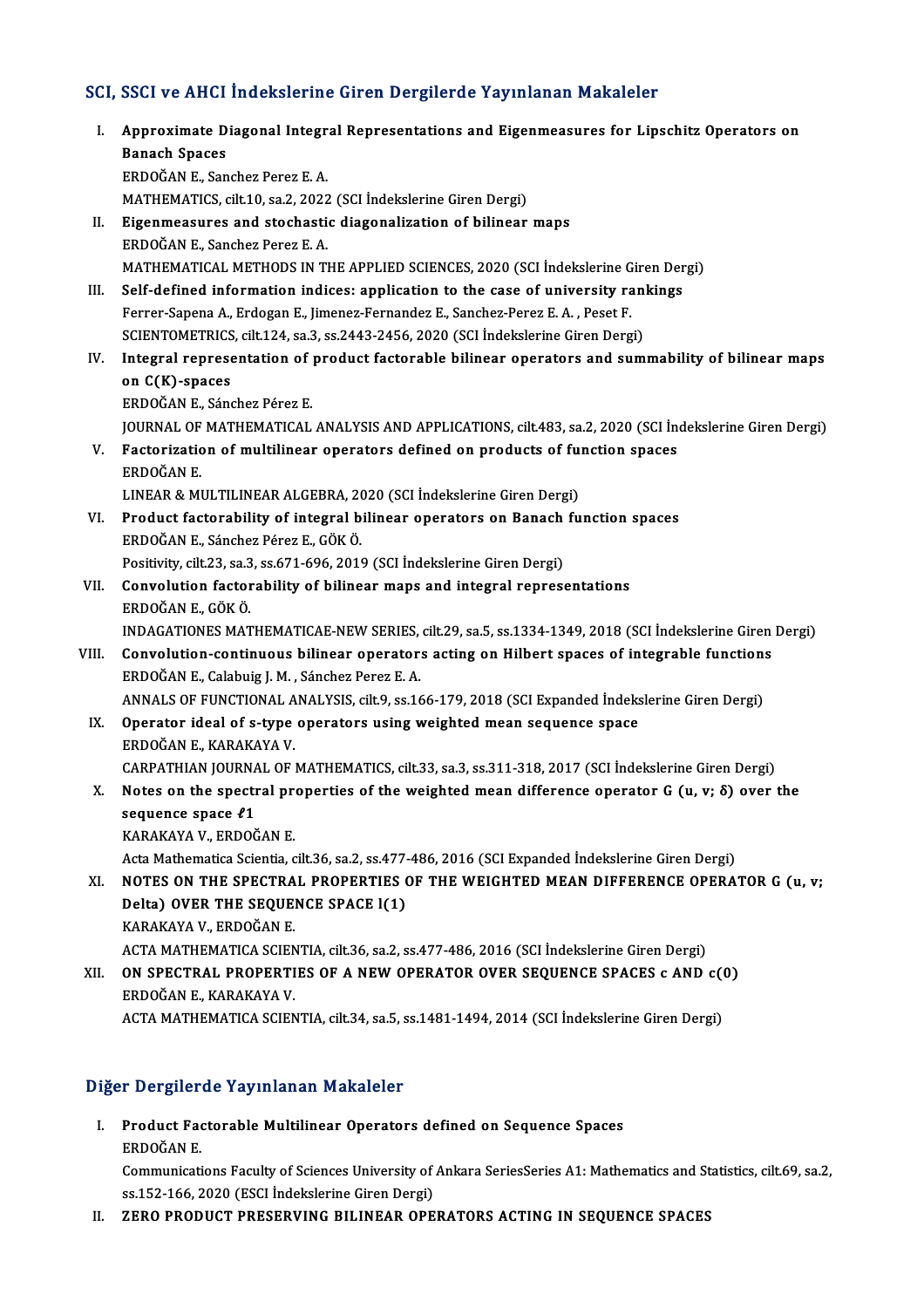ErdoganE.

Erdogan E.<br>CARPATHIAN MATHEMATICAL PUBLICATIONS, cilt.12, sa.1, ss.55-68, 2020 (ESCI İndekslerine Giren Dergi)<br>Sama Basulta an the Canaralized Mallin Transforma and Annlisations

- Erdogan E.<br>CARPATHIAN MATHEMATICAL PUBLICATIONS, cilt.12, sa.1, ss.55-68, 2020 (ESGN)<br>III. Some Results on the Generalized Mellin Transforms and Applications<br>FRDOČAN E. Kosphes S. DERNEK A. N CARPATHIAN MATHEMATICAL PUBLIC<br>Some Results on the Generalized M<br>ERDOĞAN E., Kocabaş S., DERNEK A. N. III. Some Results on the Generalized Mellin Transforms and Applications<br>ERDOĞAN E., Kocabaş S., DERNEK A. N.<br>Konuralp Journal of Mathematics, cilt.7, ss.175-181, 2019 (Diğer Kurumların Hakemli Dergileri) ERDOĞAN E., Kocabaş S., DERNEK A. N.<br>Konuralp Journal of Mathematics, cilt.7, ss.175-181, 2019 (Diğer Ku<br>IV. IDENTITIES ON THE epsilon(4n,1)-INTEGRAL TRANSFORM<br>Dernek N. Mansimli G. Erdosan E.
- Konuralp Journal of Mathematics, (<br>IDENTITIES ON THE epsilon (4)<br>Dernek N., Mansimli G., Erdogan E.<br>JOUPNAL OF INFOUALITIES AND S IDENTITIES ON THE epsilon(4n,1)-INTEGRAL TRANSFORM<br>Dernek N., Mansimli G., Erdogan E.<br>JOURNAL OF INEQUALITIES AND SPECIAL FUNCTIONS, cilt.8, sa.5, ss.75-85, 2017 (ESCI İndekslerine Giren Dergi)<br>IDENTITIES ON THE E4n 1 INTE Dernek N., Mansimli G., Erdogan E.<br>JOURNAL OF INEQUALITIES AND SPECIAL FUNCTIONS, cilt<br>V. IDENTITIES ON THE E4n 1-INTEGRAL TRANSFORM
- JOURNAL OF INEQUALITIES AND SPECIAL<br>IDENTITIES ON THE E4n 1-INTEGRAL<br>DERNEK A. N. , MANSIMLI G., ERDOĞAN E.<br>Journal of Inequalities and Special Eunction V. IDENTITIES ON THE E4n 1-INTEGRAL TRANSFORM<br>DERNEK A. N., MANSIMLI G., ERDOĞAN E.<br>Journal of Inequalities and Special Functions, cilt.8, ss.75-85, 2017 (ESCI İndekslerine Giren Dergi)

# 1990 yournal of Inequalities and Special Functions, citta, ss. 75-85, 2017 (ESCI Indeksiering<br>Hakemli Kongre / Sempozyum Bildiri Kitaplarında Yer Alan Yayınlar

- akemli Kongre / Sempozyum Bildiri Kitaplarında<br>I. ON INEQUALITIES OF SOME INTEGRAL TRANSFORMS ALBAYRAK D., ERDOĞAN E., KARATAŞH.B. , UÇARF.<br>ALBAYRAK D., ERDOĞAN E., KARATAŞH. B. , UÇAR F.<br>10th International Eurosian Conference on Mathemat 1. ON INEQUALITIES OF SOME INTEGRAL TRANSFORMS<br>ALBAYRAK D., ERDOĞAN E., KARATAŞ H. B. , UÇAR F.<br>10th International Eurasian Conference on Mathematical Sciences and Applications (IECMSA-2021), 25 Ağustos<br>2021 ALBA'<br>10th I<br>2021<br>On In
- II. On Inequalities of Some Integral Transforms 2021<br>On Inequalities of Some Integral Transforms<br>ALBAYRAK D., ERDOĞAN E., Karataş H. B. , UÇAR F.<br>10th International Euresian Conforence On Mather 10th International Eurasian Conference On Mathematical Sciences And Applications. 25-27 August 2021. (IECMSA-<br>2021), Sakarya, Türkiye, 25 Ağustos 2021 ALBAYRAK D., ERDOĞAN E., Karataş H. B. ,<br>10th International Eurasian Conference On<br>2021), Sakarya, Türkiye, 25 Ağustos 2021<br>On Easterization of Multilinear Mans 10th International Eurasian Conference On Mathematical Sciences And Applications. 25-27 August 2021. (IECN 2021), Sakarya, Türkiye, 25 Ağustos 2021<br>III. On Factorization of Multilinear Maps defined on Sequence Spaces by Ze
- 2021), Sakar<br>**On Factoriz**<br>ERDOĞAN E.<br><sup>Oth Internati</sup> 0n Factorization of Multilinear Maps defined on Sequence Spaces by Zero Product Preservati<br>ERDOĞAN E.<br>9th International Eurasian Conference on Mathematical Sciences and Applications (IECMSA-2020), Üsküp,<br>Makedonya 25 - 28

ERDOĞAN E.<br>9th International Eurasian Confere<br>Makedonya, 25 - 28 Ağustos 2020<br>Produat factorability of 5020 P 9th International Eurasian Conference on Mathematical Sciences and Applic<br>Makedonya, 25 - 28 Ağustos 2020<br>IV. Product factorability of zero product preserving multilinear maps<br>FRDOČAN E

- Makedonya, 25 28 Ağustos 2020<br>IV. Product factorability of zero product preserving multilinear maps<br>ERDOĞAN E. Product factorability of zero product preserving multilinear maps<br>ERDOĞAN E.<br>Infinite Dimensional Analysis and Topology IDAT2019, Ivano-Frankivsk, Ukrayna, 16 - 20 Ekim 2019<br>Fectoring Bilinear Mane through Convolutio
- V. Factoring Bilinear Maps through Convolutio Infinite Dimensional Analysis and Topolog<br>Factoring Bilinear Maps through Cor<br>ERDOĞAN E., Sánchez Perez E. A. , GÖK Ö.<br>VI. Kodin Matematikeller Derneži Celistavı VI. Kadın Matematikçiler Derneği Çalıştayı, Konya, Türkiye, 26 - 28 Nisan 2019 ERDOĞAN E., Sánchez Perez E. A. , GÖK Ö.<br>VI. Kadın Matematikçiler Derneği Çalıştayı, Konya, Türkiye, 26 - 28 Nisan 2013<br>VI. Product Factorability of Bilinear Maps on Banach Function Spaces
- VI. Kadın Matematikçiler Derneği<br>Product Factorability of Bilin<br>ERDOĞAN E., Sánchez Perez E. A.<br>Funstion Spassa XII. Kualtev, Bala Product Factorability of Bilinear Maps on Banach Fu<br>ERDOĞAN E., Sánchez Perez E. A.<br>Function Spaces XII, Krakov, Polonya, 9 - 13 Temmuz 2018<br>A Fastorization of Zero Product Presenving Bilinear
- ERDOĞAN E., Sánchez Perez E. A.<br>Function Spaces XII, Krakov, Polonya, 9 13 Temmuz 2018<br>VII. A Factorization of Zero Product Preserving Bilinear Maps<br>ERDOĞAN E., Sánchez Perez E. A. , GÖK Ö. Function Spaces XII, Krakov, Polonya, 9 -<br>A Factorization of Zero Product Pres<br>ERDOĞAN E., Sánchez Perez E. A. , GÖK Ö.<br>The 27th International Conference in One ERDOĞAN E., Sánchez Perez E. A. , GÖK Ö.<br>The 27th International Conference in Operator Theory, Temaşver, Romanya,<br>VIII. Convolution factorability of zero product preserving bilinear maps<br>EPDOČAN E
	- The 27th International Conference in Operator Theory, Temaşver, Romanya, 2 06 Temmuz 2018 The 27th Inte<br>Convolution<br>ERDOĞAN E.

Convolution factorability of zero product preserving bilinear maps<br>ERDOĞAN E.<br>e Workshop on Infinite Dimensional Analysis on the occasion of the 60th birthday ofDomingo García, Valensiya, ERDOĞAN E.<br>e Workshop on Infinite Dim<br>İspanya, 1 - 03 Şubat 2018<br>s. sevyları ve multilineer  $ispanya, 1 - 03 Subat 2018$ 

- IX. s-sayıları ve multilineer operatörler<br>ERDOĞAN E.
	- 3. Marmara Matematik Günleri, İstanbul, Türkiye, 28 29 Eylül 2017
- ERDOĞAN E.<br>3. Marmara Matematik Günleri, İstanbul, Türkiye, 28 29 Eylül 2017<br>X. Convolution-continuous bilinear operators acting on Hilbert spaces of integrable functions<br>ERDOĞAN E. Calabuiz J. M. Sánchez Porez E. A 3. Marmara Matematik Günleri, İstanbul, Türkiye<br>Convolution-continuous bilinear operator:<br>ERDOĞAN E., Calabuig J. M. , Sánchez Perez E. A.<br>Panash Spesse and Operator Theory with Appli BRDOĞAN E., Calabuig J. M. , Sánchez Perez E. A.<br>Banach Spaces and Operator Theory with Applications, Poznan, Polonya, 03 Temmuz 2017 - 07 Ocak 2018, ss.36
- ERDOĞAN E., Calabuig J. M. , Sánchez Perez E. A.<br>Banach Spaces and Operator Theory with Applications, Poznan, Polonya, 03 Te:<br>XI. Some Results on the Generalized Mellin Transforms and Applications<br>Kesshes S. EPDOČAN E. DEP Banach Spaces and Operator Theory w<br><mark>Some Results on the Generalized M</mark><br>Kocabaş S., ERDOĞAN E., DERNEK A. N.